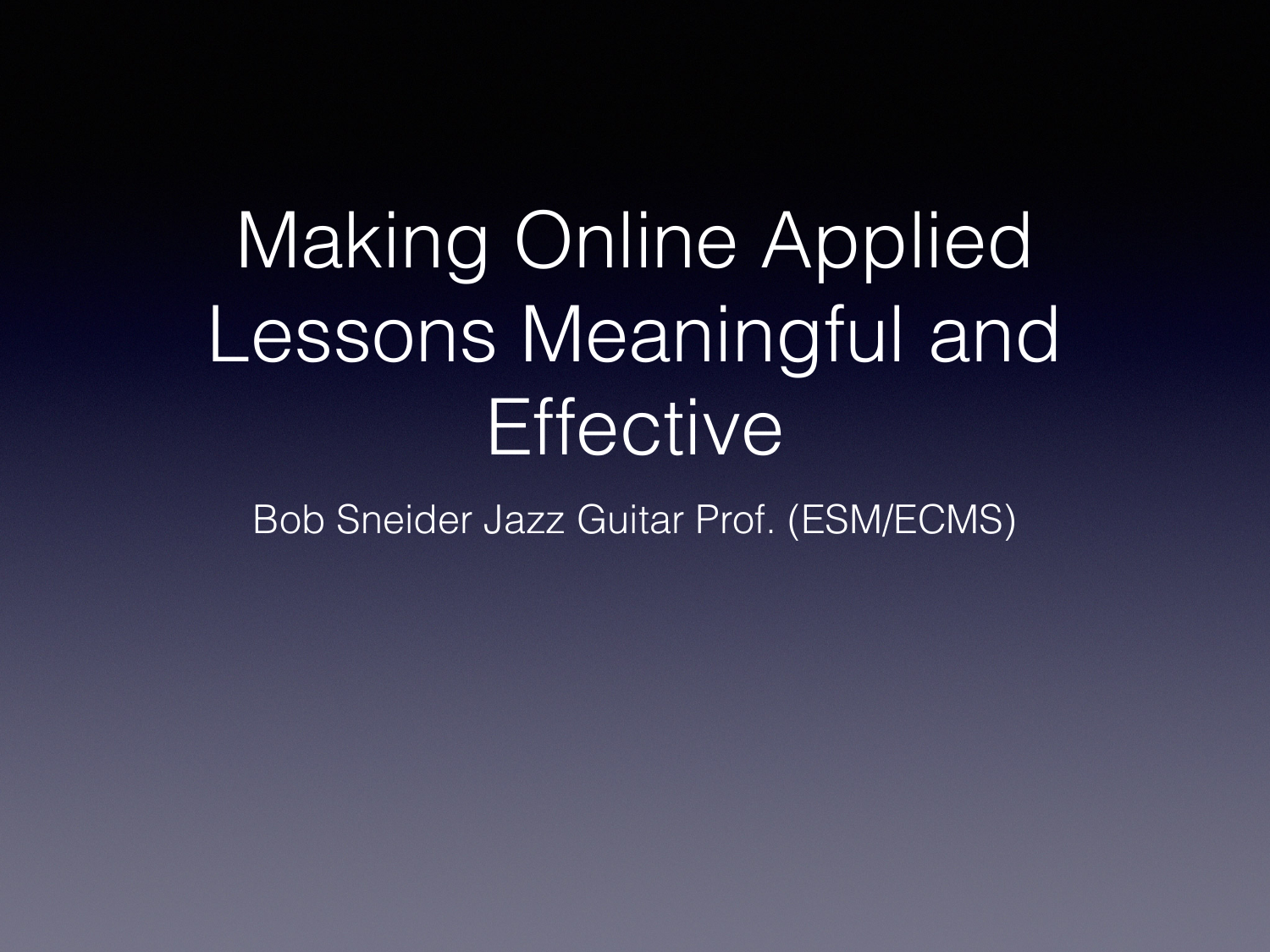### Have a plan, manage your time and your students time.

- Set reasonable goals (my first on-line lesson was my most challenging).
- Remember that your presence is reassuring and inspiring to your students.
- Balance lesson content just as you would an in-person lesson (except for playing together).
- Keep track of time so you can run to your in-home Java's.
- Explore functionality of your video-conferencing platform before starting.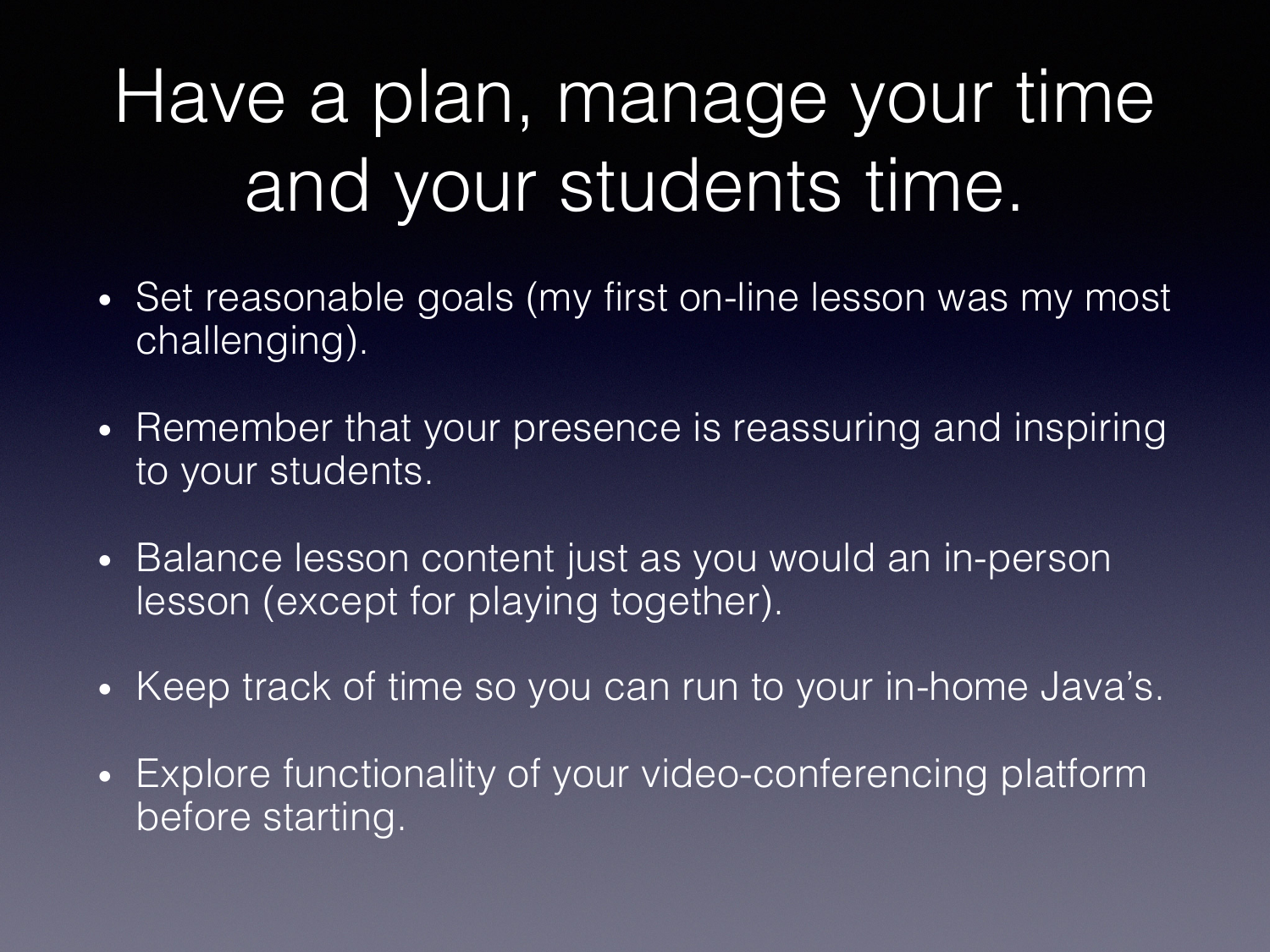#### Have materials at your fingertips and easily emailed or 'screen-shared' to your student.

- Create a desktop folder for often used files
- PDF'S, Electronic Copies of Scores
- Self created and Youtube videos
- Audio links to relevant performances
- Staff Paper
- Encourage your student to have materials handy as well







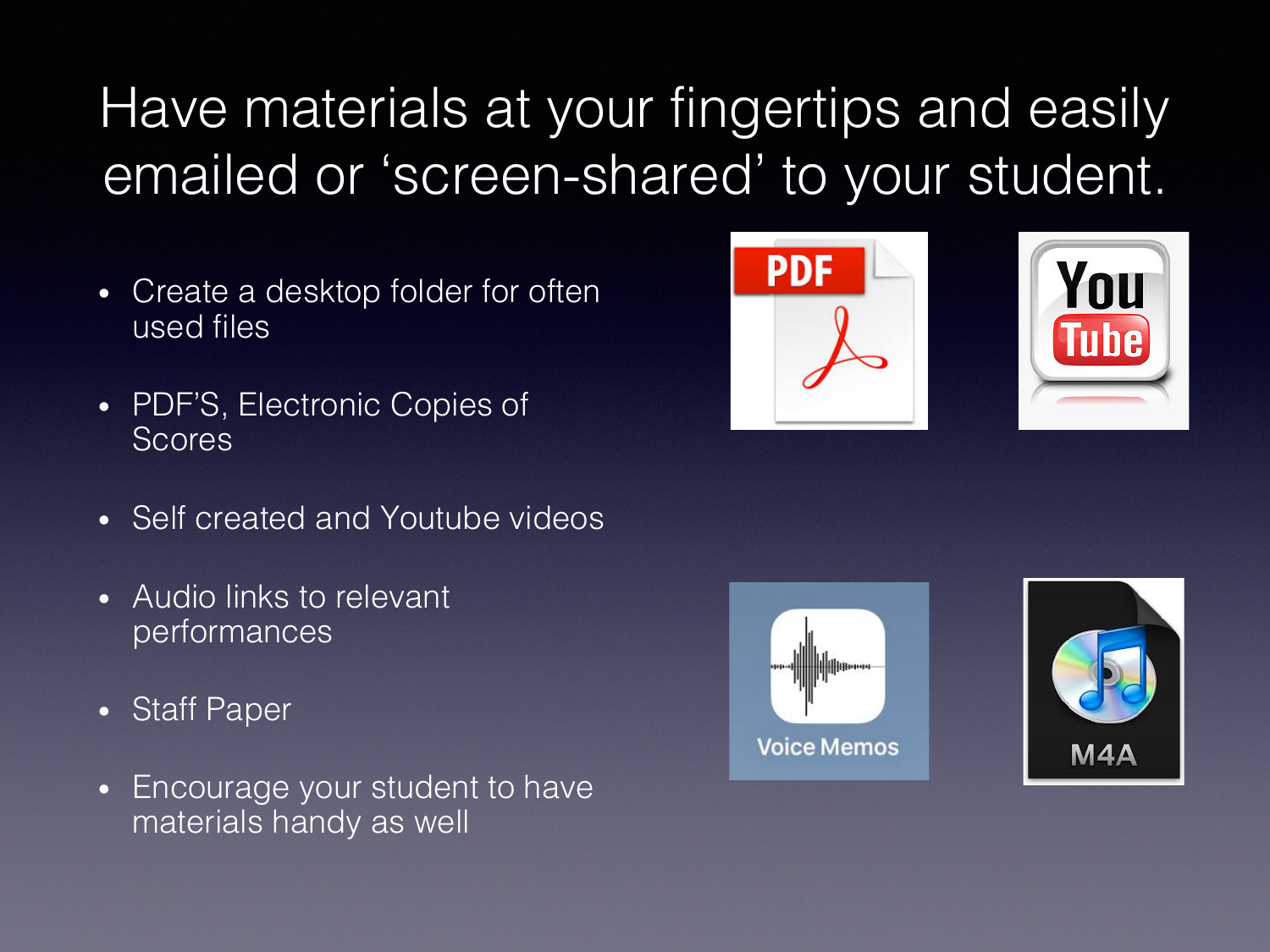#### Audio, Media and the Metronome!

- If your student is playing a passage or etude with a metronome, let them set the metronome. You will hear it on your end. If you set the metronome on your end, it won't be in sync for the student. Same if your student is playing with a recording.
- If you plug in external speakers, the ambient sound of the room can feel more natural.
- You can play Mp3's, iTunes, YouTube and the audio will transmit. This works better with desktop computer and laptops.
- Check your mic input level(in "settings" or "preferences" if your instrument overdrives the signal. Some external mic's have "gain" knobs.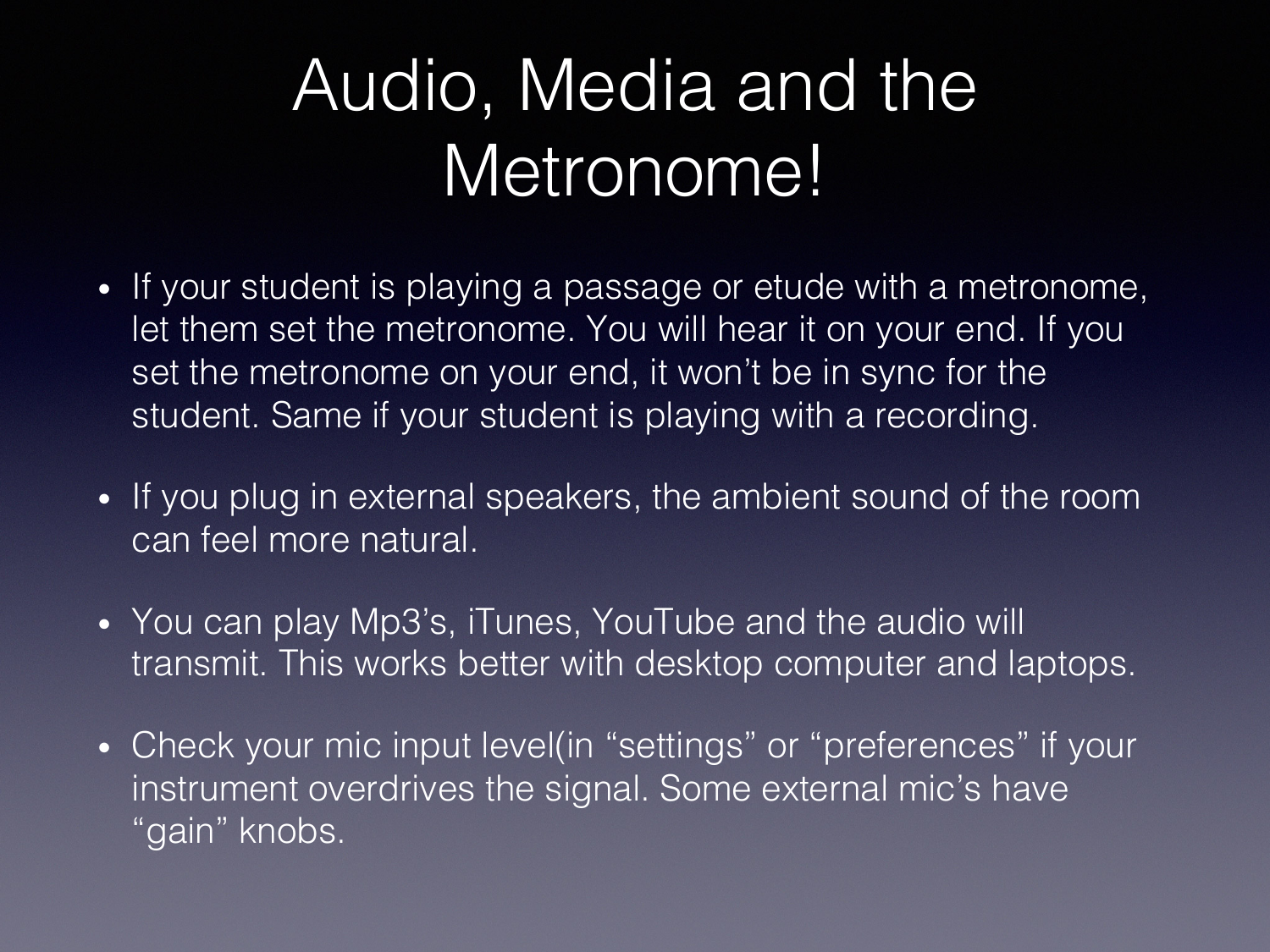### File Sharing During online less

- **box.com**, Dropbox, Google Drive are all very reliable and safe for file sharing.
- Keep your file sharing platform open in a browser or mobile App during your lesson.
- Properly labeling folders and files helps you find things more quickly.
- Avoid sending videos, and audio recordings by email. Your phone or computer memory will fill up.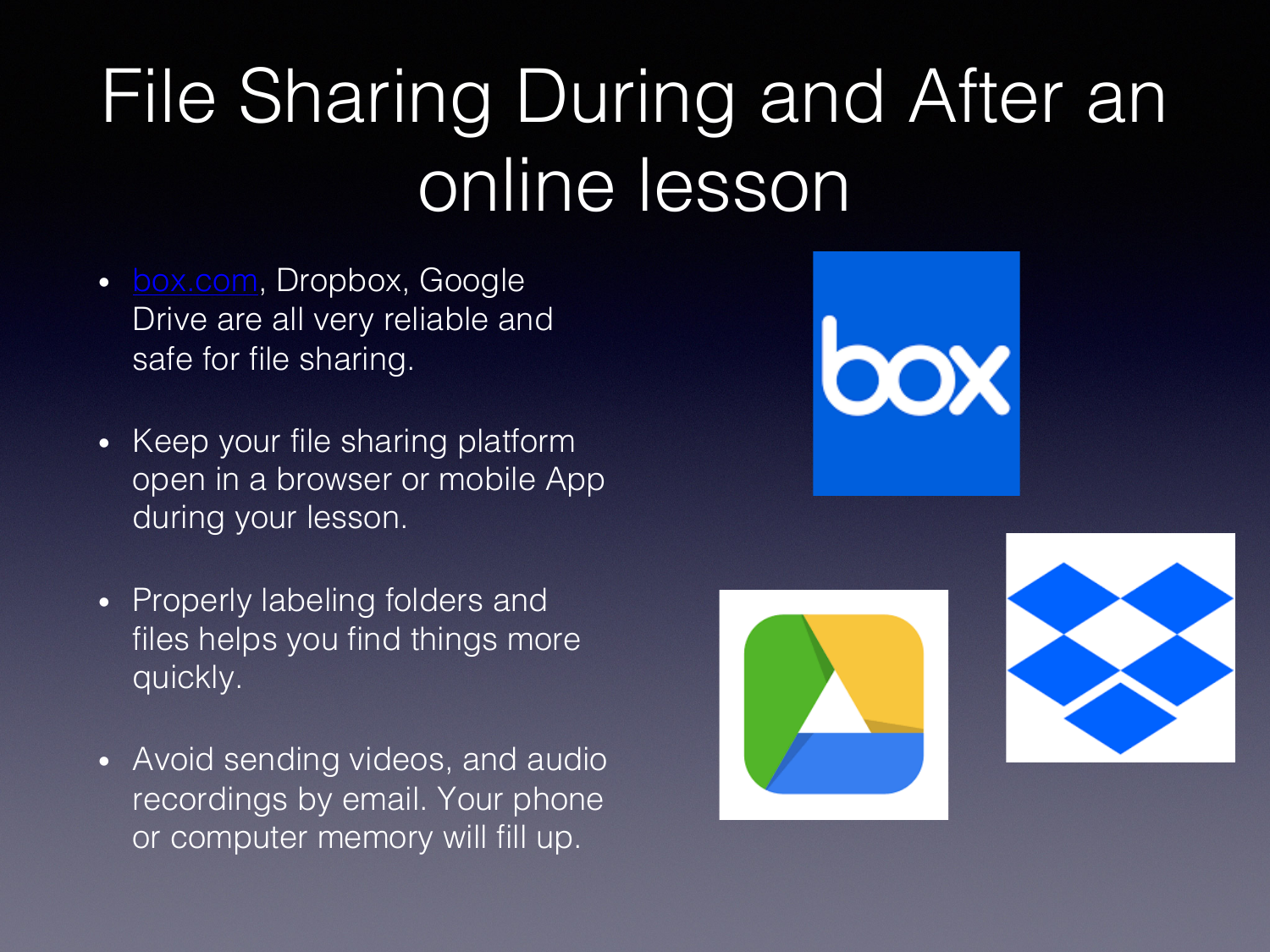#### Zoom functions that enhance online lessons

- "Chat": I use this frequently for communicating proper spellings of repertoire/composers/texts. In addition, you can comment in the text box while the student is performing without interruption.
- "Share" allows you to share your desktop with your student.
- "Record" is an amazing tool. If using Zoom, use the "record" feature to capture lesson highlights. When your session ends you'll see an mp4 file appear in your Zoom folder. That is your compressed video(less memory space). Label it right away. "varon.rob.3.16.20" Upload to file sharing platform and share the link with the student. I often record examples after the lesson as well. Upload and send via email.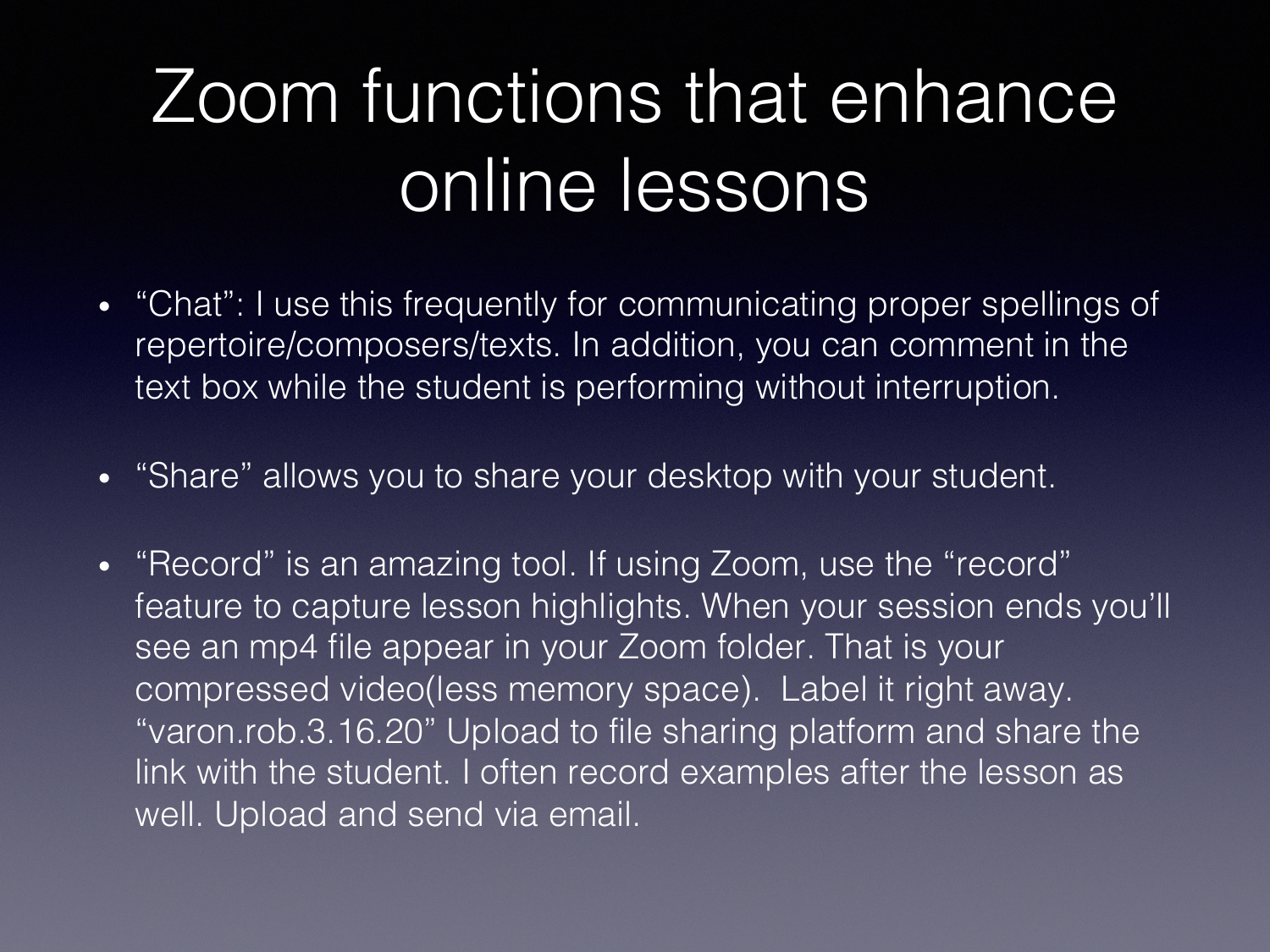- If you mark-up a paper score(fingerings/articulations), scanning app's on your smart phone or tablet are quite handy (Scannable, Tiny Scanner). The DropBox Mobile App has an excellent scanner built in.
- Always label your documents! In many cases, what you write up for one student can be reused. In addition, you'll have it on your screen while you're teaching. I have a catalog of 250+ arrangements that are the work product of online teaching. Another platform I'm considering is the Apple Pen and writing on an iPad and having instant easy-to-read documents whether it's guitar fret board diagrams or staff.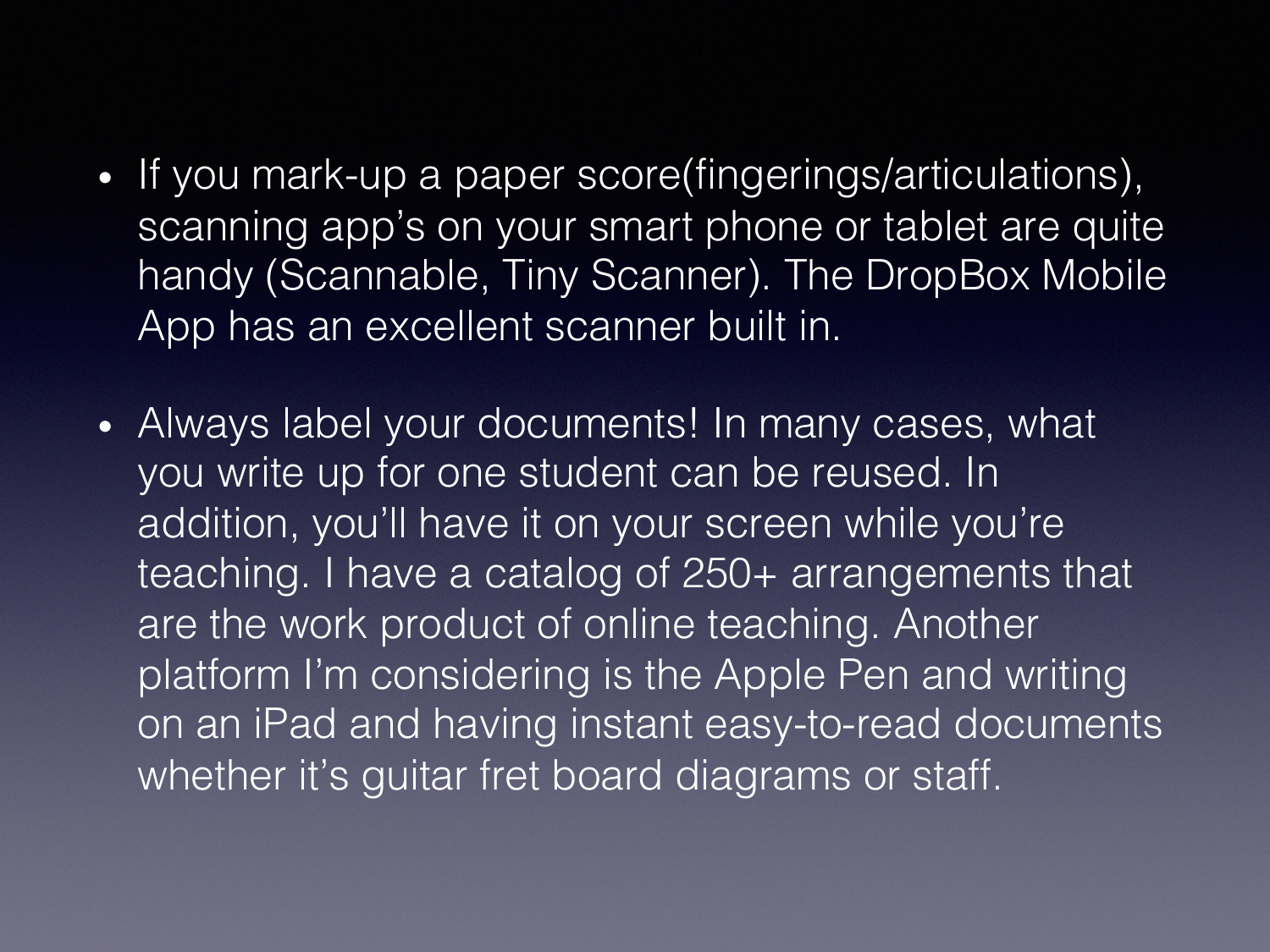- Manage your time!!!
- My initial online lessons left me with several hours of content creation (videos, voice memos, and hand drawn examples and exercises.
- Be patient with yourself and your students will be as well.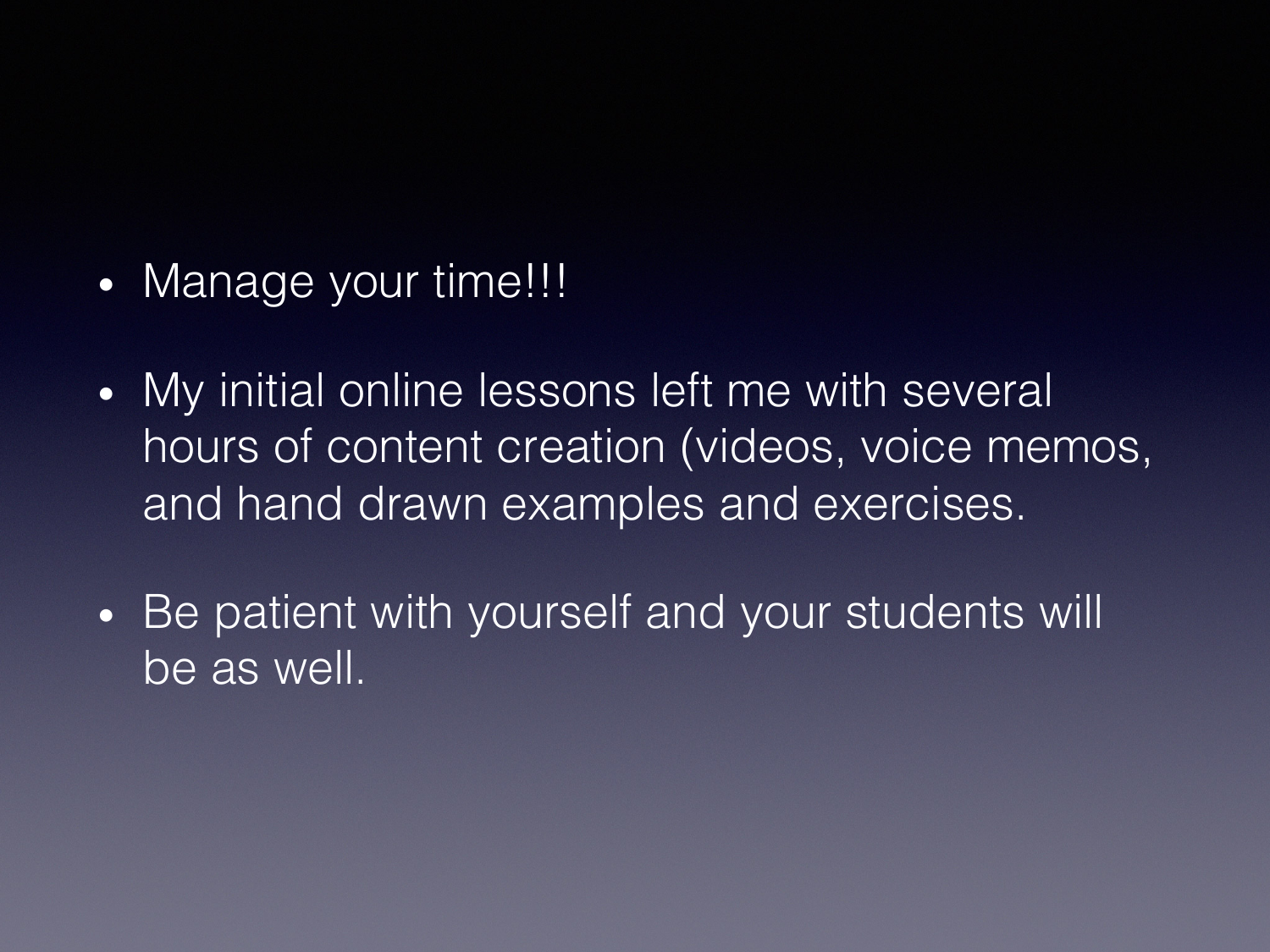#### Your teaching and learning environments

- For portable instruments, be certain that you and the student are visible to one another. Seeing hands and posture is more important than seeing each other face-to-face.
- Experiment changing the angle of your camera or moving your position to demonstrate technique.
- Some instruments might be easier to teach if you have a flexible clip for a webcam. Similar to a flexible reading lamp that clips to your book or bed.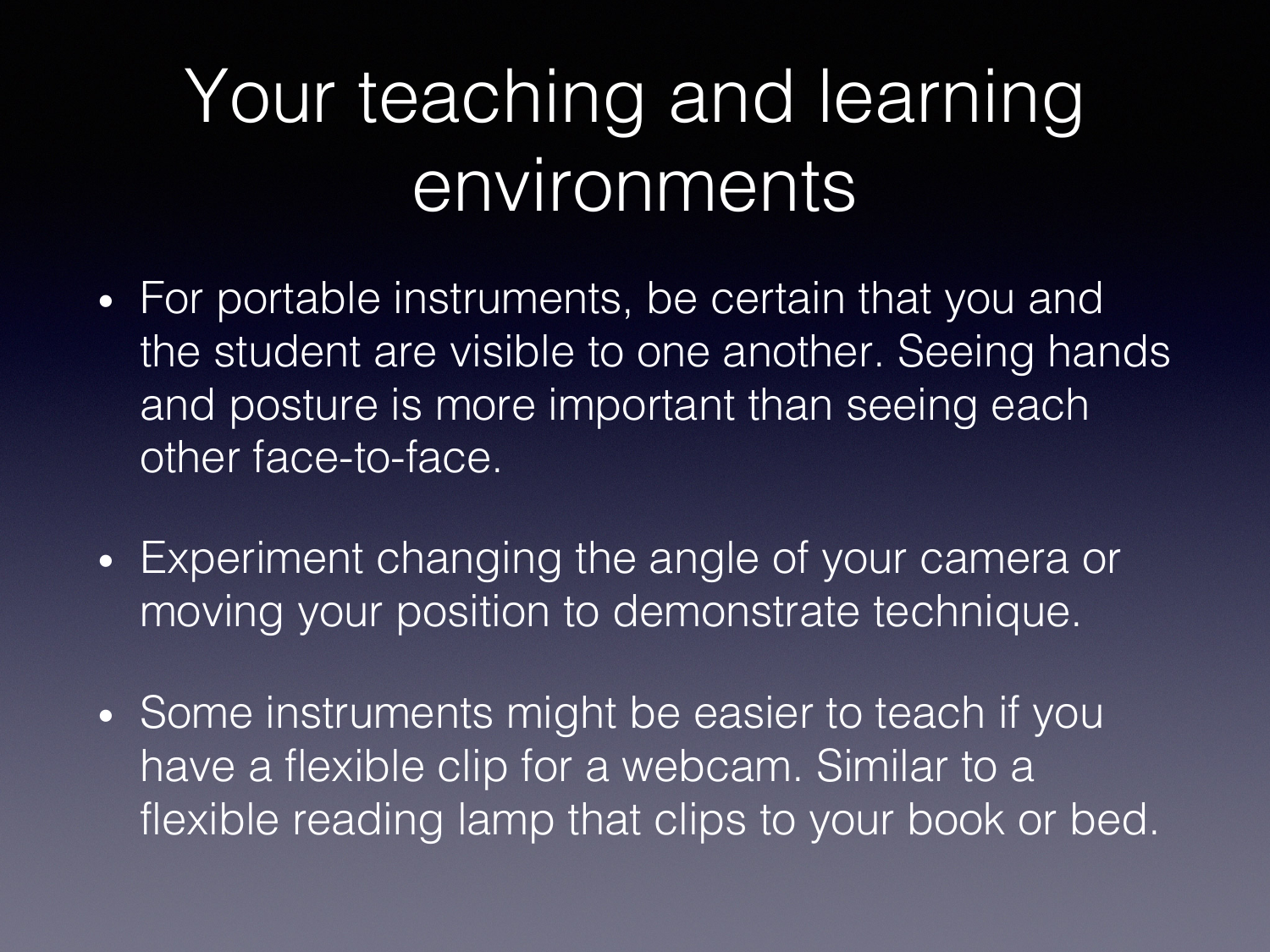# Technical Tips

- Wifi signal on both student / teacher environments impacts picture and sound.
- Being directly plugged into an ethernet port (looks a larger phone jack) or operating in a WiFi area with a strong signal and fast upload/download speeds vastly improves the experience.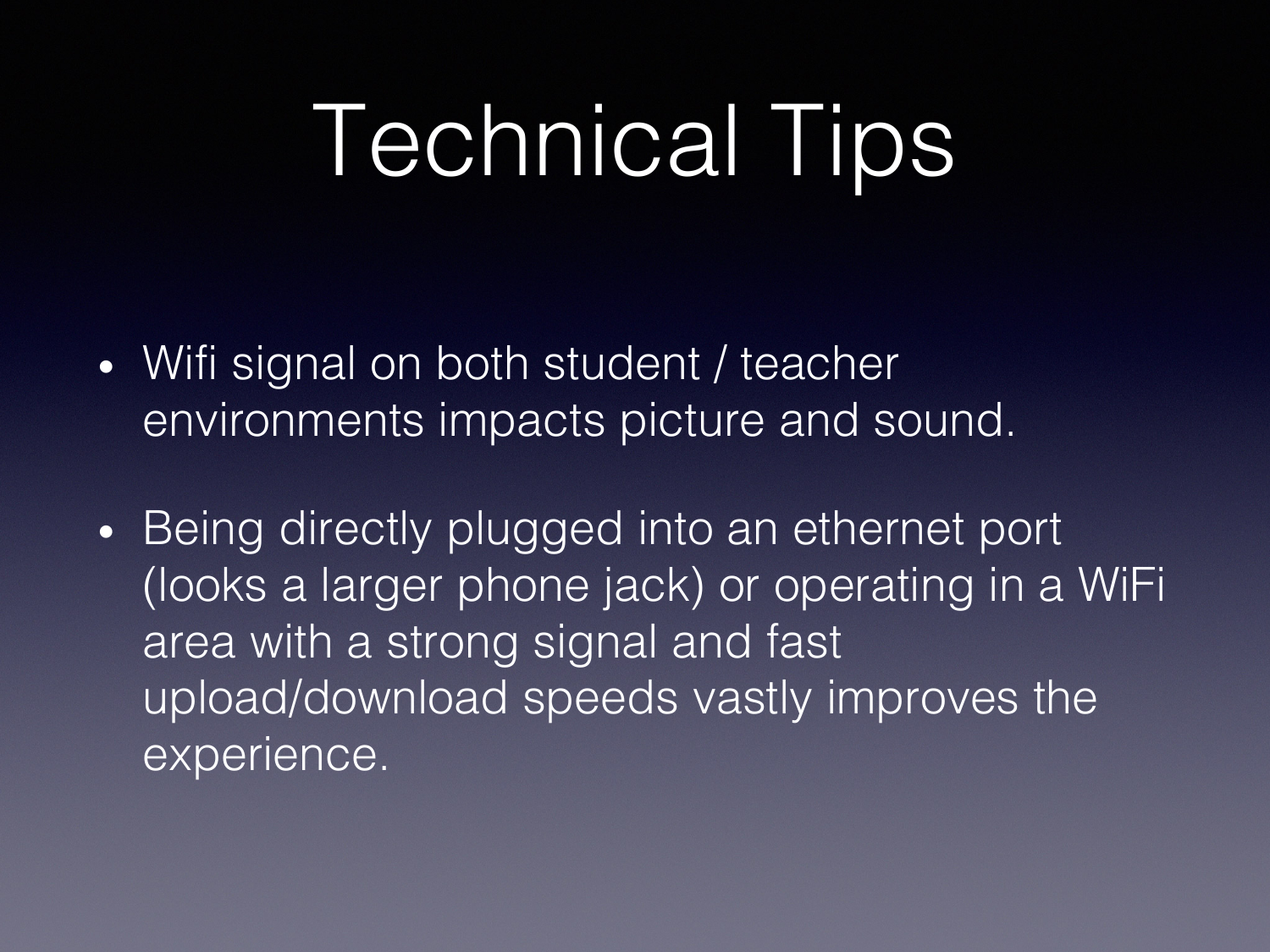- Call me or email if you need a 9064 / bsneider@esm.rochest
- Reach out to our amazing tech
- Ask your students for help du have a particular technical ex
- Be patient with yourself. Rem students need us musically a to normal times.